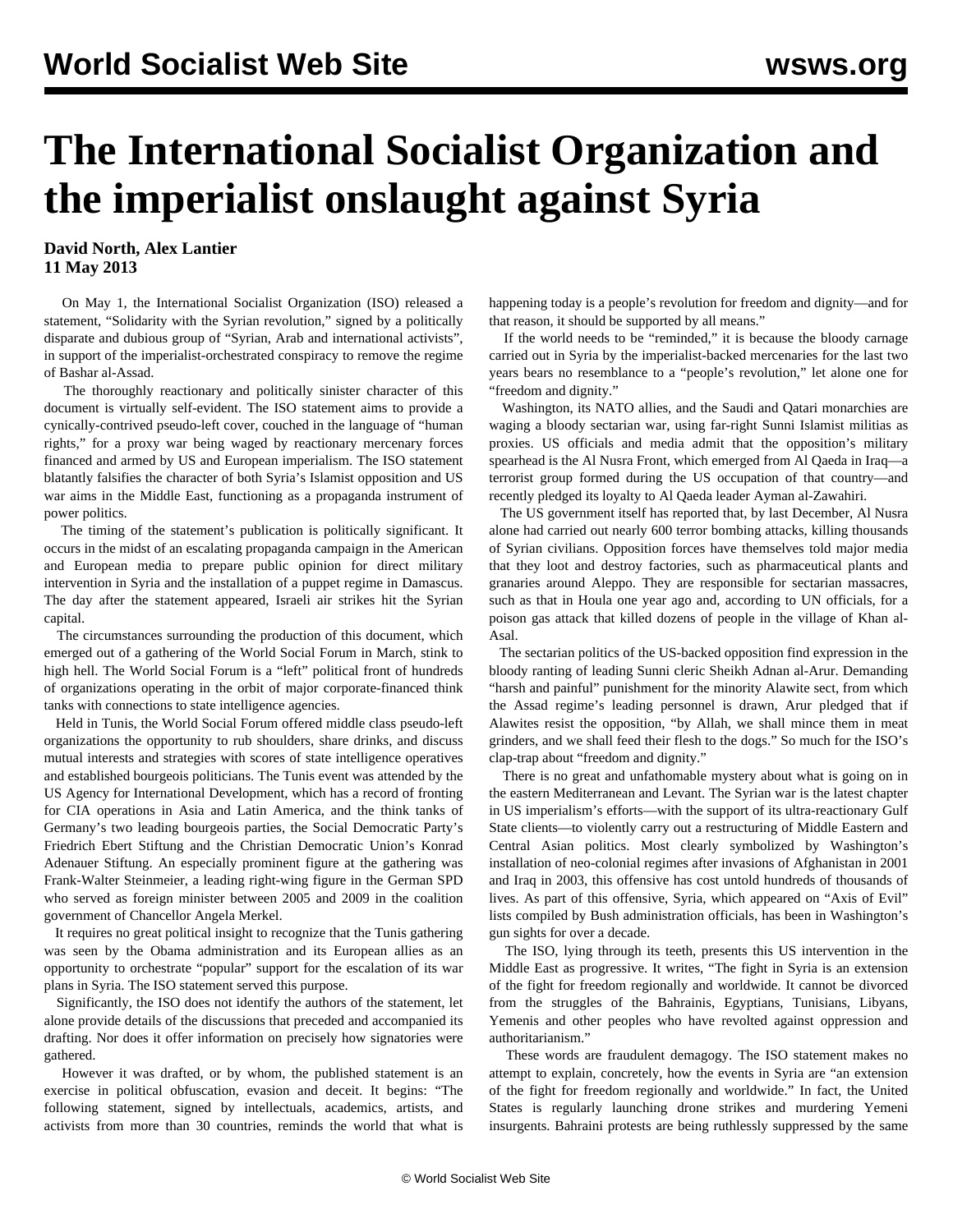regimes of the Gulf Cooperation Council that are playing a key role in financing the onslaught against Syria.

 The comparison of the events in Syria to the Egyptian revolution is nothing short of obscene. The mass popular movement that unfolded in Egypt bore all the characteristics of a genuine revolution. Initial mass protests grew into a general strike, demanding the fall of Mubarak and better living standards for working people. The revolutionary movement unified Muslims and Christians participating in protests and strikes. And, in what was the surest sign of the popular and progressive character of the movement, it was opposed by American imperialism. The Obama administration supported Mubarak's attempts to crush the protests. Only after it became convinced that Mubarak could not be saved did the United States shift its counter-revolutionary tactics and promote the Muslim Brotherhood as an alternative to the old dictatorship.

 Of the examples given by the ISO, there is only one that bears comparison to the ongoing struggle in Syria. The Libyan operation of 2011 was, as is now all too clear, a trial run for the intervention in Syria. Then, as now, the United States and its NATO allies backed and armed various Islamist terrorist groups to overthrow and murder Gaddafi. The outcome of that conspiracy has not been "freedom and dignity" for the Libyan masses, but the virtual destruction of society.

 In the Syrian war, as in the 2011 Libyan war before it, whatever initial protests occurred were overwhelmed and utilized as a pretext for largescale military intervention by Washington against a regime with which it had long-standing grievances. In both wars, Washington's key proxies were Sunni sectarian forces tied to Al Qaeda—veterans of the Libyan Islamic Fighting Group in Libya and the Al Nusra Front in Syria.

 The ISO statement invents a narrative that grotesquely distorts reality. It writes, "This is a revolt that was sparked by the children of Deraa and the sit-ins and demonstrations of the youth in the cities, the peasants of the rural areas, and the dispossessed and marginalized of Syria. It is they who rallied nonviolently through protests and songs and chants, before the regime's brutal crackdown. Since then, the regime has pushed for the militarization of the Syrian nonviolent movement. As a result, young men took up arms, first out of self-defense."

 In what must be one of the most bizarre uses of post-modernist jargon, the ISO attempts to rhetorically fumigate the murderous activities of Al Nusra by referring to its terror bombings as merely the "negation of the Other."

 The ISO's presentation of the war is out-and-out State Department propaganda. The "militarization" of the opposition's activity in Syria was not a secondary aspect of its response to the Assad regime's actions, but the central element of a strategy of escalation and regime change agreed upon with its foreign backers.

 The opposition's early June 2011 attack on Jisr al-Shughour came two days after a US-backed opposition council was established in Antalya, Turkey. Its first major campaign in Aleppo in February 2012, kicked off by a terror bombing which US Director of National Intelligence James Clapper attributed to Al Qaeda, was followed by news that US drones were overflying Syria. After the opposition campaign on Damascus in the late spring of 2012, which began with the May 10 Damascus car bombing and the May 25 Houla massacre, the *New York Times* confirmed that US intelligence was arming the opposition.

 Since then, the Syrian opposition's violent character and the aid and materiel it receives from the CIA and its allies, measured in the thousands of tons, have been a matter of public record. Nonetheless, despite this assistance, the opposition has proven incapable of bringing down Assad—a fact that testifies to the lack of support for its far-right, jihadist politics.

 There is no question but that Bashar al-Assad heads a repressive bourgeois regime that is guilty of countless crimes against the Syrian working class. As is the case in all the former colonial countries in the Middle East, the incapacity of the bourgeoisie to carry through a

genuinely democratic restructuring of society led to the establishment of quasi-Bonapartist dictatorial regimes, in which democratic rights were ruthlessly suppressed. However, it is a basic axiom of socialist politics that the overthrow of these regimes is the task of the working class. The struggle for democracy and socialism cannot under any circumstances be outsourced to the imperialist powers and their proxies.

 A socialist perspective in Syria proceeds historically from its character as an oppressed, ex-colonial country, whose sectarian divisions are rooted in the imperialist carve-up of the Middle East—in Syria, that of the Ottoman Empire after World War I by Britain and France. The task of overcoming these sectarian tensions and securing the economic resources to ensure prosperity for all can be solved only by the unified struggle of the Middle Eastern masses for socialism. In this struggle, as Leon Trotsky's Theory of Permanent Revolution explains, the leading role falls to the working class, in a struggle against imperialism.

 Such a struggle entails the revolutionary unification of workers in Syria, Iraq, Israel, Egypt and the Arabian peninsula across all ethnic and religious lines, the overthrow of the reactionary sheikhdoms in the Persian Gulf, which monopolize most of the region's oil revenues, and a common struggle with the American and European working class against the threat of imperialist intervention.

 By aligning itself with the Islamist opposition in Syria and its backers in Washington, the ISO demonstrates its hostility to all of these struggles. It is contributing to the defense of the privileges of the opposition's paymasters—the Persian Gulf royals and their US and European overlords—and to stirring the region's sectarian tensions, which are inflamed by the opposition's massacres and right-wing propaganda. The interests it is serving are not progressive, but reactionary.

 The agenda behind US imperialism's drive to war was bluntly laid out in a May 6 *Wall Street Journal* editorial. It wrote, "The immediate goal would be to limit the proliferation of WMD [Weapons of Mass Destruction], but the most important strategic goal continues to be to defeat Iran, our main adversary in the region. The risks of a jihadist [i.e., Al Qaeda] victory in Damascus are real, at least in the short term, but they are containable by Turkey and Israel."

 That is to say, the *Journal* views an Islamist victory in Syria as a step towards Washington's key strategic goal: the defeat of the Iranian regime and the establishment of full US hegemony over the oil-rich Middle East. This hegemony would be exercised first of all against Washington's geopolitical rivals in Russia and China, who have supported Assad. These international conflicts underlying the Syrian war refute the ISO's claim that it is backing a revolution.

 The ISO attempts to make light of its open alliance with imperialism by commenting ironically: "The Syrian revolution has confronted a world upside down, one where states that were allegedly friends of the Arabs such as Russia, China, and Iran have stood in support of the slaughter of the people, while states that never supported democracy or independence, especially the US and its Gulf allies, have intervened in support of the revolutionaries."

 No, it is not the world, but the analysis of the ISO that is "upside down." Is it really necessary to explain that Wall Street, the Pentagon, the major oil firms, and the crowned heads of the Persian Gulf sheikhdoms are not fighting for a revolution? Is it not far more likely that the ISO, in keeping with the evolution of so many other pseudo-left organizations of the middle class, is pursuing a political line that is determined by the US State Department?

 There is the matter of the signatories of this letter. As we have already noted, the ISO does not explain how this disparate group was rounded up and induced to politically prostitute themselves in the interests of imperialism.

 Some of the signatories, such as Tariq Ali, Gilbert Achcar, Sherry Wolf and Michael Löwy, have long associations with the reactionary political